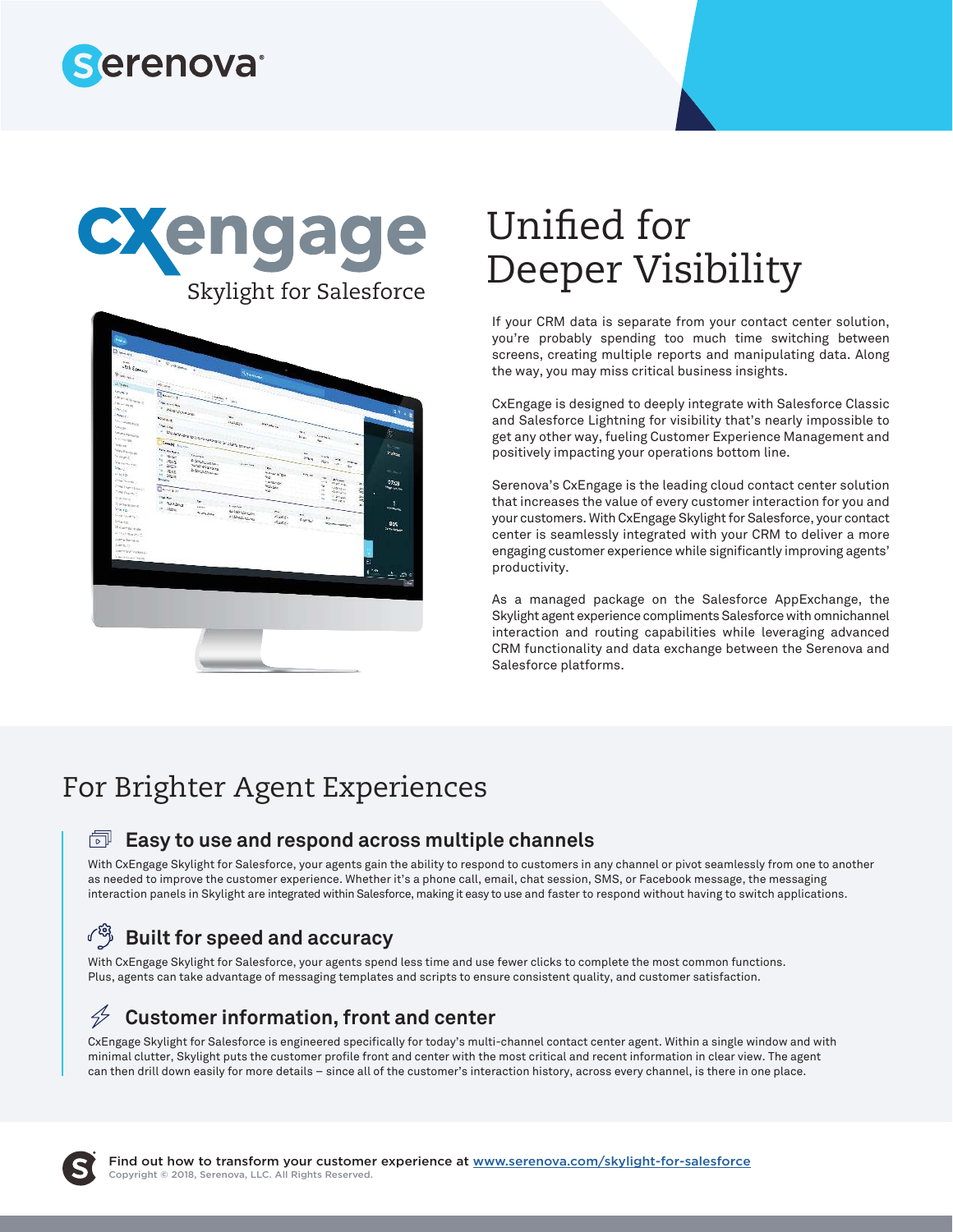| $\bullet\bullet\bullet$                         |                                    |                                                                                          |                               |
|-------------------------------------------------|------------------------------------|------------------------------------------------------------------------------------------|-------------------------------|
| <b>Limited</b>                                  |                                    | Q Such Sudem                                                                             | $7 + 1$<br>19                 |
| ÷.<br><b>B</b> Assuria                          | <b>E mercekkan</b><br><b>Chang</b> | 19                                                                                       |                               |
| El tirolo<br><b>El Mat Coldivoro</b>            |                                    |                                                                                          |                               |
|                                                 |                                    |                                                                                          |                               |
| Mark Colclasure                                 |                                    |                                                                                          | Pyes                          |
|                                                 |                                    |                                                                                          |                               |
| 日吉                                              |                                    |                                                                                          |                               |
| <b>B. S. N. Fam.</b>                            |                                    |                                                                                          | <b>SECURITY</b>               |
|                                                 |                                    |                                                                                          |                               |
|                                                 |                                    |                                                                                          |                               |
| Contact Detail                                  |                                    | Fill: Com - Gen-   Ringettsen - Jan -   ambeziele blang - Gentar Schell   direktionality |                               |
| * Contect damage                                |                                    |                                                                                          | o                             |
|                                                 | <b>MANGOLINATION</b>               | <b>ANWARREN</b>                                                                          | Elizabeth Canad               |
| 44<br>a er                                      | the Class                          | <b>Long Art 19</b>                                                                       | $\langle \hat{r} \rangle$     |
| <b>Ligarian</b>                                 |                                    | <b>CONT CARPELL LINE</b>                                                                 |                               |
| <b>New or by</b>                                | off Creat Value Creat              | <b>Searching</b> , Sale Harr                                                             |                               |
| the other                                       | <b>Rivers</b>                      | So to chees the set                                                                      | Welcome.                      |
| Mary Observer                                   | $A = I$                            | Drive Jaw Award Fried                                                                    |                               |
| Livernoon                                       |                                    | <b>BEAC SCI VALUES 18</b>                                                                | Mark Coldasure                |
| <b>Jack agines</b><br>Friend Color              |                                    | and mention<br><b>Business Committee</b>                                                 |                               |
| Trindomes                                       |                                    | For Links are                                                                            |                               |
|                                                 |                                    |                                                                                          | EST-DEVANCE                   |
| ALSO MOLSKOL                                    |                                    | <b>RELOCATION CONTRACT</b><br><b><i>CAR IN THE REAL</i></b>                              |                               |
| <b>Miller Little</b>                            |                                    |                                                                                          |                               |
| <b>SHAFT R. R.</b><br>Chrominal Antique Christi |                                    |                                                                                          | Os                            |
|                                                 |                                    |                                                                                          | <b>Australia Marchet Line</b> |
| * Account of Change.                            |                                    |                                                                                          |                               |
| <b>WARD SIMPLE STORY</b>                        |                                    |                                                                                          | ٥                             |
| Compatible                                      |                                    |                                                                                          |                               |
| <b>Vertices</b>                                 |                                    |                                                                                          | <b>Data inventions</b>        |
| · Connected an Delch                            |                                    |                                                                                          | 0%                            |
| Party                                           | <b>IS WANTED</b>                   | <b>De los Call</b>                                                                       |                               |
| Librariana Chang I                              | mission."                          | finite-1 in                                                                              | Customer Sedefection          |
| ser in                                          | 165-46-40                          | <b>WORK</b>                                                                              |                               |
| Ves.                                            |                                    | <b>Allegative Contractor</b>                                                             |                               |
| ı                                               | writes ad since some               | <b>CBI Report</b>                                                                        | <b>SEADY</b><br>å<br>Ŵ        |
| by applying a                                   |                                    | $(4.6 - 1)$                                                                              | 00:02:00                      |



### **Integrated Agent Workspace**

Maximize agent efficiency with cross channel engagement, global call controls, statistics, scripting, and metrics - all in a single, unified agent workspace.

#### 뚥 **Simplified Interaction Controls**

Click-to-dial, dial pad, and directory-led transfer in a clean and intuitive interface so agents can focus more on the customer and less on the tool.

### **Seamless Omnichannel Support**

Agents can support multiple interaction sources within the same interface based on capacity rules determined for each agent.

- Instant access to cross channel interaction history Clearly visible icon channel  $\left( \bullet \right)$ indicators with hover-over details Ability to switch channels ಂ  $\overline{\circ}$ during interaction
- Embedded voice tools with transfer  $\blacktriangleleft$  )) and conference capabilities
- Allow agents to take and place calls ひ without leaving the Salesforce console
- Screen pop based on Caller ID (ANI), 晒 email, case, or other key parameters
- Automatic new ticket generation

Interaction details posted B directly within Salesforce



Embedded link to call recording

# Brighter Insights

## **Customer Journey Mapping**

Full visibility into historical interactions including notes, call recordings, and chat / transcripts that synchronize with the underlying Salesforce records so agents can focus on the customer rather than the software.

#### ⊜ **Guided Interactions**

Increase customer retention and drive sales growth by guiding agents with real-time scripting and messaging templates for voice, chat, SMS, and email.

#### **Increased Efficiency**  仌

Decreasing handle time with a unified tool set, quick data access, and automated data sharing between Salesforce and your contact center means you require fewer agents to handle the same amount of communications.



Translate your contact center's data into knowledge, insight, and action

Monitor ongoing agent performance and display real-time KPIs

Measure performance metrics such as service level and first call resolution



Æ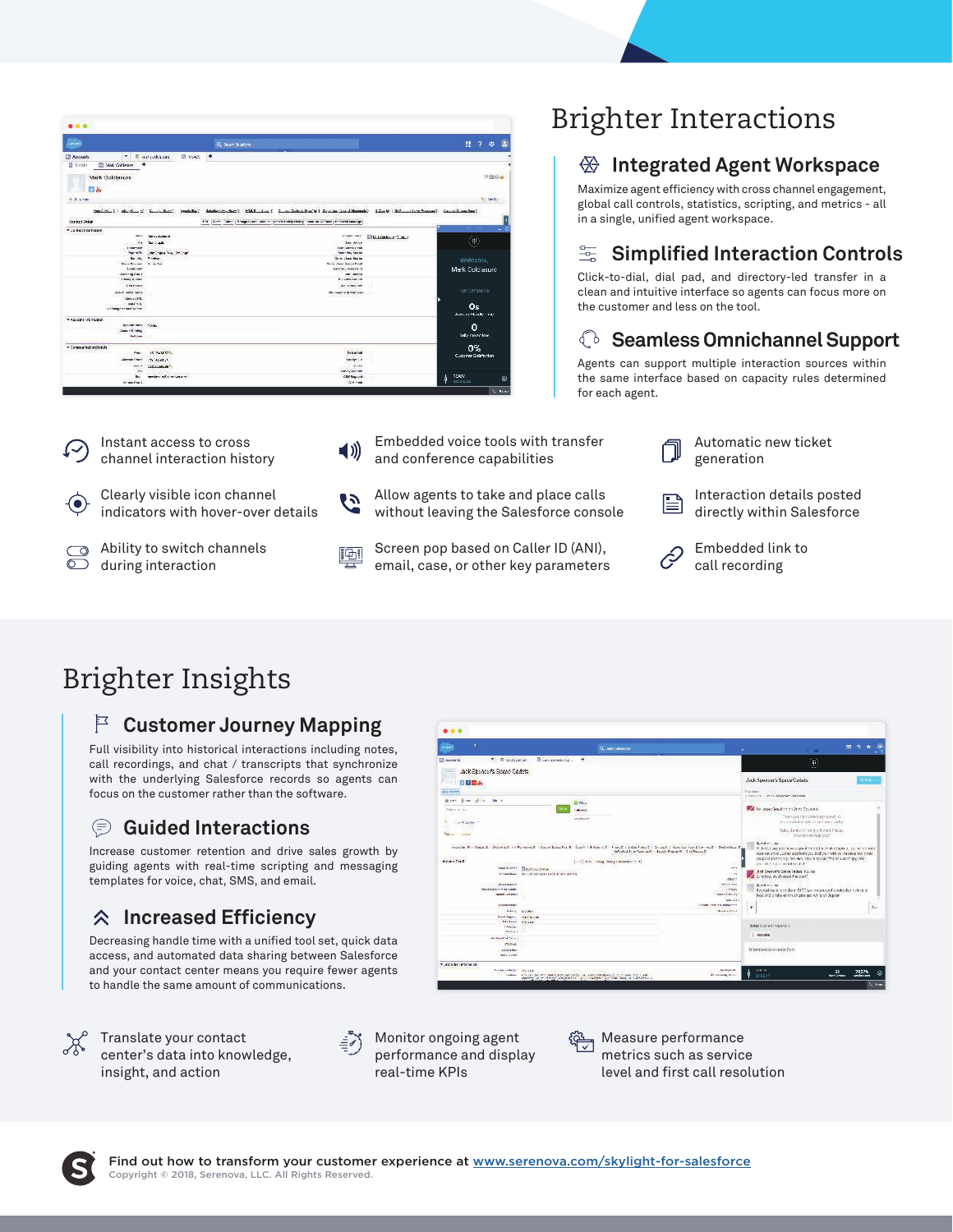## Brighter Outcomes

#### **Monitoring**

Customizable agent metrics built right into the global footer for real-time feedback.

#### **Fewer Tools**

With your contact center embedded inside Salesforce, your agents can work from a single, integrated workspace to address customer expectations rather than constantly switching between applications.

### **True Cloud Advantage**

Having zero infrastructure footprint for both CRM and contact center reduces your operational costs and keeps you focused on what you do best.

| salestorco<br>$\blacksquare$                                                                                |                                               | Q Search Satesforce                                                                                      |                    | 亜<br>∍<br>壺                                                      |
|-------------------------------------------------------------------------------------------------------------|-----------------------------------------------|----------------------------------------------------------------------------------------------------------|--------------------|------------------------------------------------------------------|
| 米<br>Accounts                                                                                               | ● +15127639327 o D B Jack Spencer's Sp<br>$+$ |                                                                                                          |                    |                                                                  |
| $+$<br><b>D</b> Dataliz<br>Mr. Jack Spencer                                                                 |                                               |                                                                                                          |                    | $- B$                                                            |
| Mr. Jack Spencer                                                                                            |                                               |                                                                                                          |                    | $\widehat{\mathbb{H}}$<br>$\mathbf{r}(\vec{q})$<br>$\Rightarrow$ |
| 日日区品                                                                                                        |                                               |                                                                                                          |                    | <b>Record Imired</b>                                             |
| - Hou Ford                                                                                                  |                                               |                                                                                                          | ۴                  |                                                                  |
|                                                                                                             |                                               |                                                                                                          | 00:02:57           | Mr. Jack Spencer<br>Actions                                      |
| ■ hie <i>@</i> Link ill Polt<br><b>Post</b>                                                                 | $\bigoplus$ Follow                            |                                                                                                          |                    | 'Elisie NAmm                                                     |
| Write scoletting.                                                                                           | Followers                                     |                                                                                                          |                    | Channel Honor NovaX Lingster Quester                             |
|                                                                                                             | Ma firknesses                                 |                                                                                                          |                    |                                                                  |
| Q   Show All Updates: =                                                                                     |                                               |                                                                                                          |                    | NovaX Callor                                                     |
|                                                                                                             |                                               |                                                                                                          |                    |                                                                  |
|                                                                                                             |                                               |                                                                                                          |                    |                                                                  |
|                                                                                                             |                                               |                                                                                                          |                    |                                                                  |
| There are no updates:                                                                                       |                                               |                                                                                                          |                    | NovaX <b>⊜</b>                                                   |
|                                                                                                             |                                               |                                                                                                          |                    | Caller from GEORGETOWN, TX                                       |
|                                                                                                             |                                               | Edit Dalete Clone Manage External User * Act-On Activity History Band Act-On Email   Send with Docu Sign |                    |                                                                  |
|                                                                                                             |                                               |                                                                                                          |                    |                                                                  |
|                                                                                                             | Name Mr. Jack Epercer                         | Contact Owner                                                                                            | Bob Hergo (Chinox) | Georgetown                                                       |
| Title:                                                                                                      | Sdarahu                                       | Lead Source                                                                                              | CHANNEL Referred   | View larger map                                                  |
| Department                                                                                                  | Space Travel                                  | <b>Ceast Bosepe Detail</b>                                                                               |                    |                                                                  |
| <b>Heporis</b> to:<br>Seniority <sup>*</sup>                                                                | [View One Chart]<br>Sr Manager                | Secondary Susesw<br>Corrent Lead Source                                                                  |                    | MINTANI                                                          |
| Market Segment                                                                                              | Emergritise                                   | Current Lead Source Detail                                                                               |                    | -Liberty HIII<br>ol P                                            |
| Department                                                                                                  | Travel                                        | <b>Lead Source Account</b>                                                                               |                    |                                                                  |
| Screening Status                                                                                            | New                                           | Job Function                                                                                             |                    |                                                                  |
| <b>Primary Contact</b>                                                                                      | $\checkmark$                                  | Executive Contact                                                                                        |                    |                                                                  |
| Data Source                                                                                                 |                                               | <b>Frous Executive</b>                                                                                   |                    | Notes Untitled Interaction                                       |
| <b>Aut-On Hard Bounce</b>                                                                                   |                                               | No Longer with Company to                                                                                |                    | $+$ Disposition                                                  |
| Linkden URL                                                                                                 |                                               |                                                                                                          |                    |                                                                  |
| Twitter URL<br>Campsign Member Record                                                                       |                                               |                                                                                                          |                    |                                                                  |
|                                                                                                             |                                               |                                                                                                          |                    | Enter Interaction notes here                                     |
|                                                                                                             |                                               |                                                                                                          | 固                  |                                                                  |
| Contact Detail<br><b>V</b> Contact Information<br>* Account Information<br>Account Name.<br>Account Ranking | Jack Spencer's Space Codats<br>12             |                                                                                                          | Ą<br><b>READY</b>  | 84.6 <sub>3</sub>                                                |



Skylight uses the customer's Interactive Voice Response (IVR) information to access the contact's user or interaction information from Salesforce. If no match is found or multiple matches are found, Skylight allows you to choose the assignment action from a list of possible matches or manually link a record.



 $\Omega$ 

When you are working with a Salesforce user record and you want to make an outbound call or SMS to the customer, you can open an embedded user widget within the Salesforce Agent Desktop.

Simply click the user's contact details and initiate an interaction in Skylight.

Automated call surveys رټ capture feedback in one click



Improved agent work experience means higher satisfaction, lower frustration, and increased productivity

Predefined, cloud-based integration via Salesforce guarantees you're always up to date with the latest capabilities